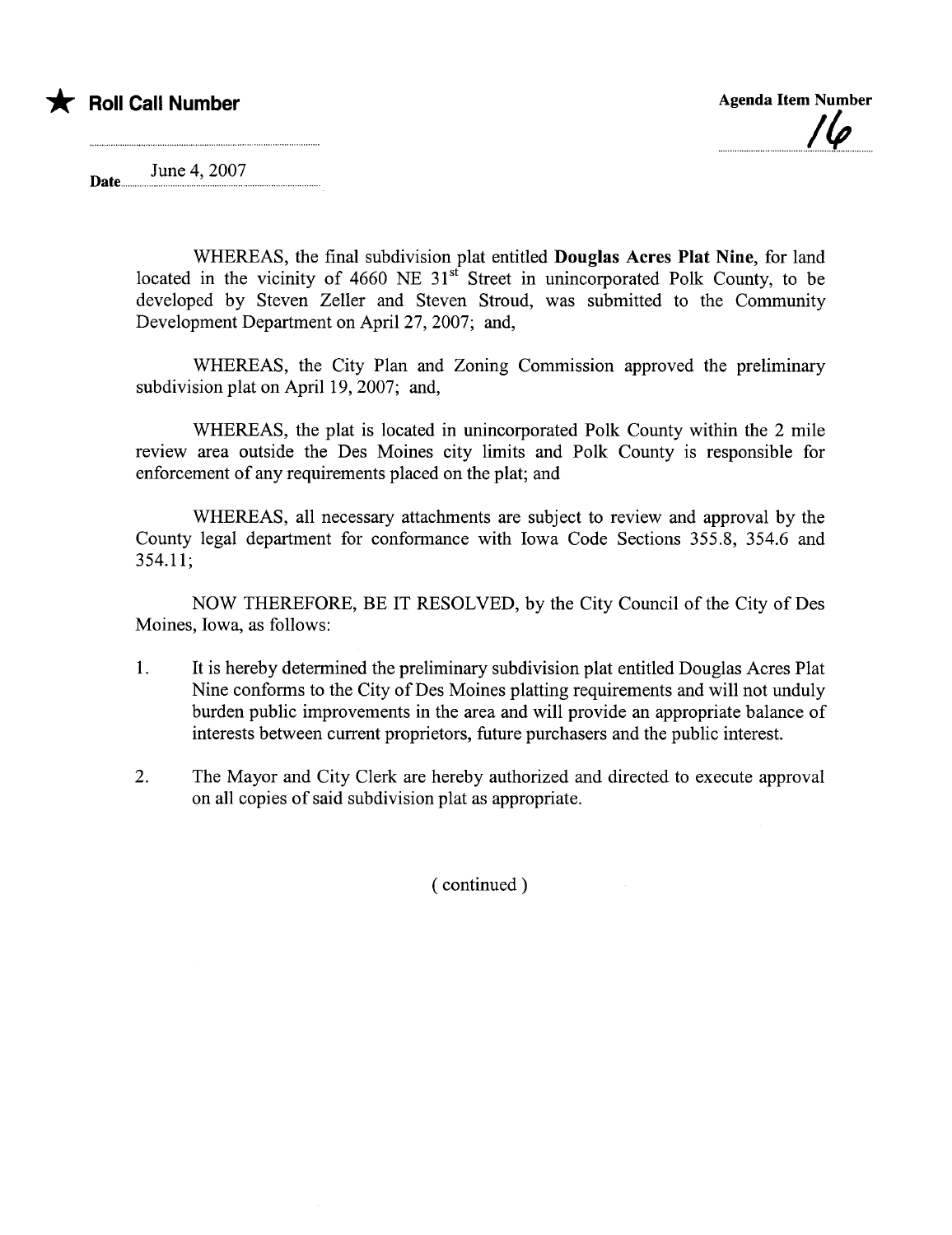## June 4, 2007 Date.......

3. The City Clerk is directed to provide an approved copy of the subdivision plat and a certified copy of this resolution to the Physical Planing Division of the Polk County Engineering Department, to the City Community Development Deparment and to City Land Records.

-2-

(Council Communication No. 07- $\left\{ \right\}$  )

MOVED by to adopt.

FORM APPROVED:

Rue K BLOW<br>Roger K. Brown Assistant City Attorney

| <b>COUNCIL ACTION</b> | <b>YEAS</b> | <b>NAYS</b> | <b>PASS</b>     | <b>ABSENT</b> |  |
|-----------------------|-------------|-------------|-----------------|---------------|--|
| <b>COWNIE</b>         |             |             |                 |               |  |
| <b>COLEMAN</b>        |             |             |                 |               |  |
| <b>HENSLEY</b>        |             |             |                 |               |  |
| <b>KIERNAN</b>        |             |             |                 |               |  |
| <b>MAHAFFEY</b>       |             |             |                 |               |  |
| <b>MEYER</b>          |             |             |                 |               |  |
| <b>VLASSIS</b>        |             |             |                 |               |  |
| <b>TOTAL</b>          |             |             |                 |               |  |
| <b>MOTION CARRIED</b> |             |             | <b>APPROVED</b> |               |  |

## **CERTIFICATE**

I, DIANE RAUH, City Clerk of said City hereby certify that at a meeting of the City Council of said City of Des Moines, held on the above date, among other proceedings the above was adopted.

IN WITNESS WHEREOF, I have hereunto set my hand and affixed my seal the day and year first above written.

City Clerk

..........................................................................................